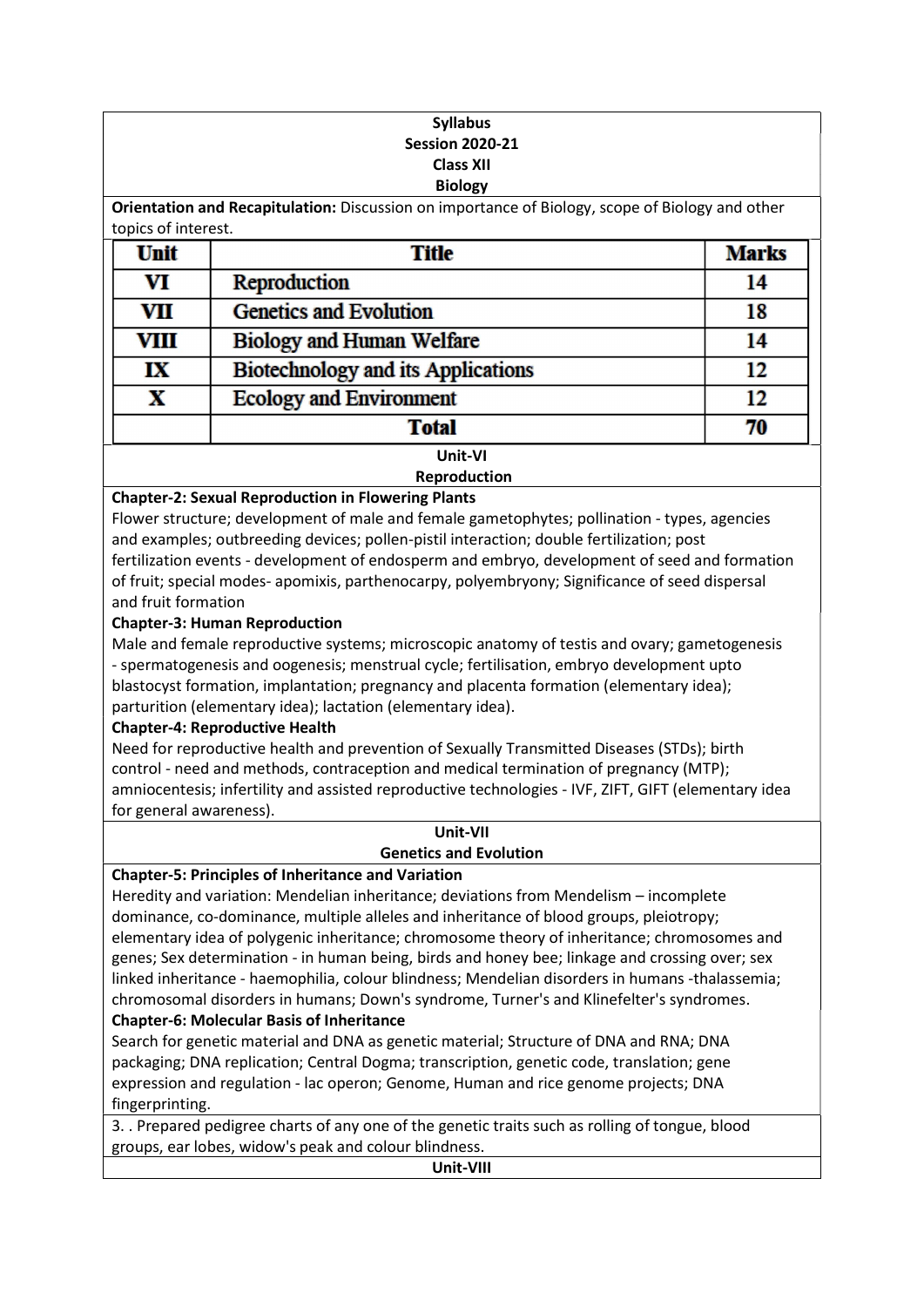| <b>Biology and Human Welfare</b>                                                                 |  |  |  |
|--------------------------------------------------------------------------------------------------|--|--|--|
| <b>Chapter-8: Human Health and Diseases</b>                                                      |  |  |  |
| Pathogens; parasites causing human diseases (malaria, dengue, chikungunya, filariasis,           |  |  |  |
| ascariasis, typhoid, pneumonia, common cold, amoebiasis, ring worm) and their control; Basic     |  |  |  |
| concepts of immunology - vaccines; cancer, HIV and AIDS; Adolescence - drug and alcohol          |  |  |  |
| abuse.                                                                                           |  |  |  |
| <b>Chapter-10: Microbes in Human Welfare</b>                                                     |  |  |  |
| Microbes in food processing, industrial production, sewage treatment, energy generation and      |  |  |  |
| microbes as bio-control agents and bio-fertilizers. Antibiotics; production and judicious use.   |  |  |  |
| 3. Collect water from two different water bodies around you and study them for pH, clarity and   |  |  |  |
| presence of any living organism.                                                                 |  |  |  |
| Unit-IX                                                                                          |  |  |  |
| <b>Biotechnology and its Applications</b>                                                        |  |  |  |
| <b>Chapter-11: Biotechnology - Principles and Processes</b>                                      |  |  |  |
| Genetic Engineering (Recombinant DNA Technology).                                                |  |  |  |
| <b>Chapter-12: Biotechnology and its Application</b>                                             |  |  |  |
| Application of biotechnology in health and agriculture: Human insulin and vaccine production,    |  |  |  |
| stem cell technology, gene therapy; genetically modified organisms - Bt crops; transgenic        |  |  |  |
| animals; biosafety issues, biopiracy and patents.                                                |  |  |  |
| <b>Unit-X Ecology and Environment</b>                                                            |  |  |  |
| <b>Chapter-13: Organisms and Populations</b>                                                     |  |  |  |
| Organisms and environment: Habitat and niche, population and ecological adaptations;             |  |  |  |
| population interactions - mutualism, competition, predation, parasitism; population attributes - |  |  |  |
| growth, birth rate and death rate, age distribution.                                             |  |  |  |
| <b>Chapter-15: Biodiversity and its Conservation</b>                                             |  |  |  |
| Biodiversity - Concept, patterns, importance; loss of biodiversity; biodiversity conservation;   |  |  |  |
| hotspots, endangered organisms, extinction, Red Data Book, Sacred Groves, biosphere reserves,    |  |  |  |
| national parks, wildlife, sanctuaries and Ramsar sites.                                          |  |  |  |
| Practicals                                                                                       |  |  |  |
|                                                                                                  |  |  |  |
|                                                                                                  |  |  |  |
| A. List of Experiments                                                                           |  |  |  |
| 1. Prepare a temporary mount to observe pollen germination.                                      |  |  |  |
| 2. Collect and study soil from at least two different sites and study them for texture, moisture |  |  |  |
| content, pH and water holding capacity. Correlate with the kinds of plants found in them.        |  |  |  |
| 3. Collect water from two different water bodies around you and study them for pH, clarity       |  |  |  |
| and                                                                                              |  |  |  |
| presence of any living organism.                                                                 |  |  |  |

4. Prepare a temporary mount of onion root tip to study mitosis.

5. Study the effect of different temperatures or three different pH on the activity of salivary amylase on starch.

6. Isolate DNA from available plant material such as spinach, green pea seeds, papaya, etc.

## B. Study/observation of the following (Spotting)

1. Flowers adapted to pollination by different agencies (wind, insects, birds).

2. Identification of stages of gamete development, i.e., T.S. of testis and T.S. of ovary through

permanent slides (from grasshopper/mice).

3. Meiosis in onion bud cell or grasshopper testis through permanent slides.

4. T.S. of blastula through permanent slides (Mammalian).

5. Prepared pedigree charts of any one of the genetic traits such as rolling of tongue, blood groups, ear lobes, widow's peak and colour blindness.